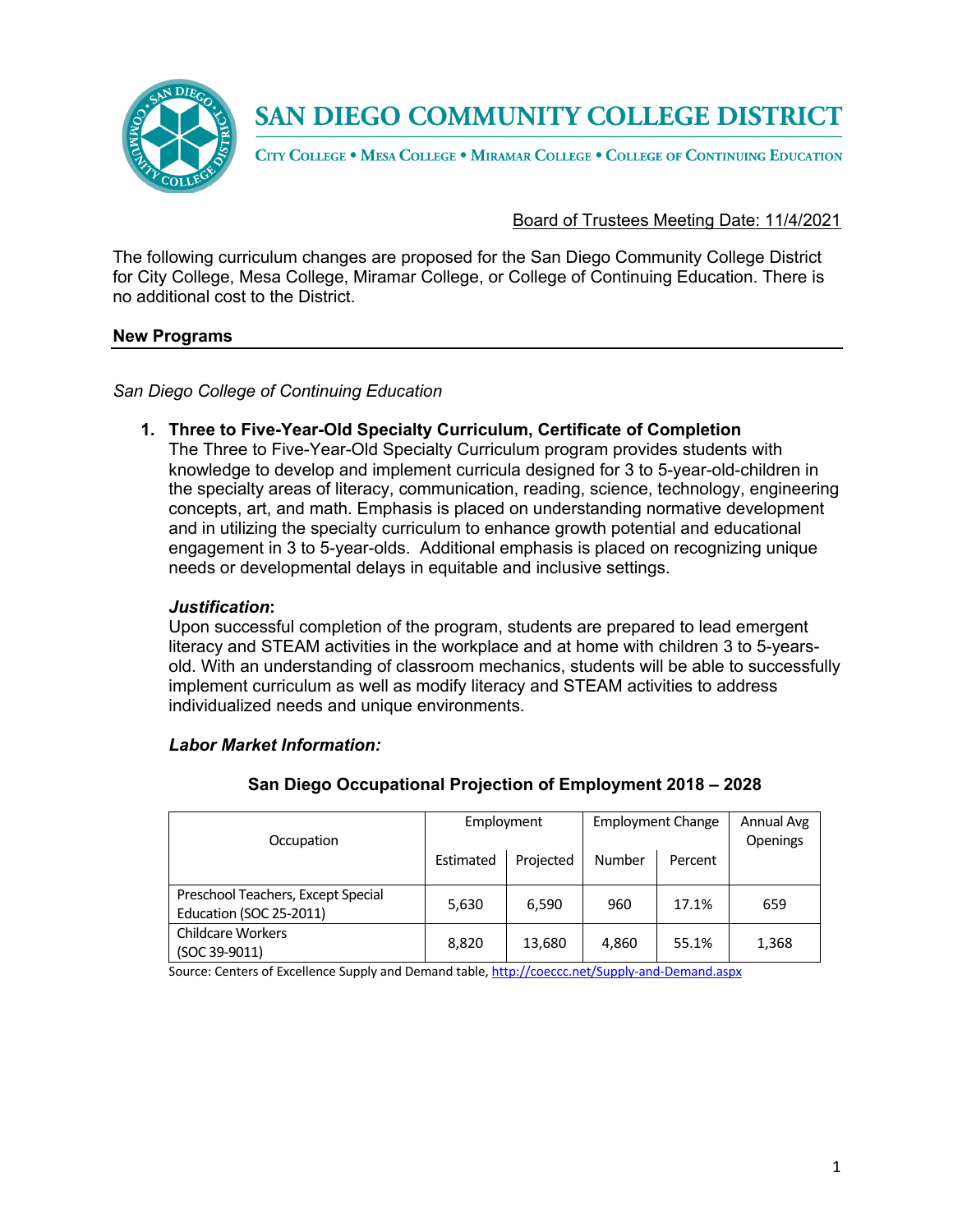

CITY COLLEGE . MESA COLLEGE . MIRAMAR COLLEGE . COLLEGE OF CONTINUING EDUCATION

## **Program Deactivations**

## *San Diego City College*

- **1. Elementary Teacher Education, Associate in Arts for Transfer**  *Justification*: This degree is no longer offered.
- **2. Liberal Arts and Sciences: Elementary (Multiple Subject) Teaching Preparation, Associate of Arts**

*Justification*: This certificate is no longer offered.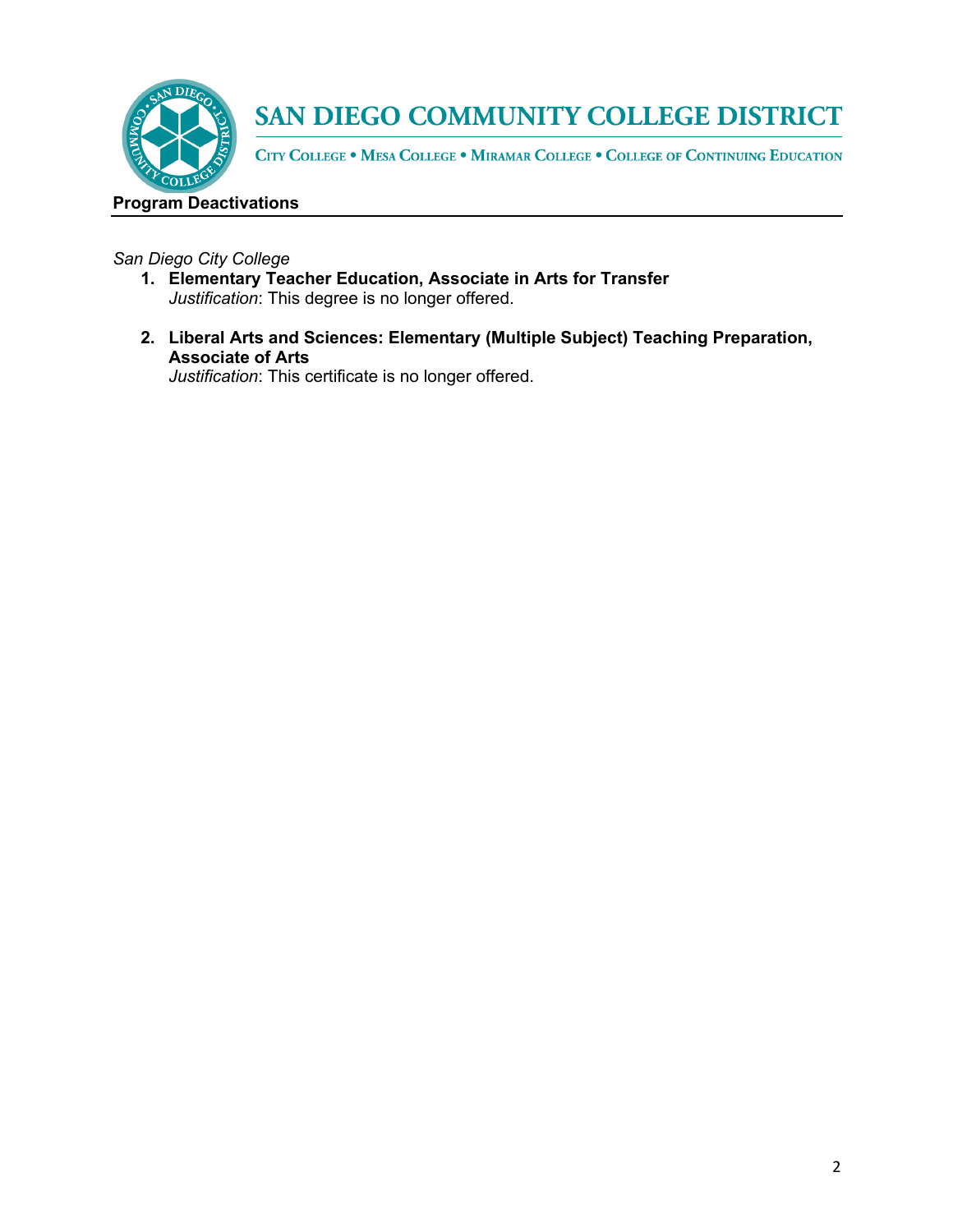

CITY COLLEGE . MESA COLLEGE . MIRAMAR COLLEGE . COLLEGE OF CONTINUING EDUCATION

## **Program Revisions**

## *San Diego City College*

- **1. Liberal Arts and Sciences: Social and Behavioral Sciences, Associate of Arts Changes** 
	- i. Remove ANTH 215, CHIL 121, CHIL 152, and CHIL 165 from Courses Required for the Major
	- ii. Add GISG 104, GISG 110, POLI 201, POLI 121, POLI 124, SOCO 145, SOCO 220, AMSL 220, ARAB 201A, FREN 201 AND ITAL 201 to Courses Required for the Major

## *San Diego Mesa College*

## **1. Architecture Technician, Associate of Science**

### **Changes**

- i. Remove ARCH 115 from Courses Required for the Major
- ii. Add ARCH 113, BLDC 055, and BLDC 070 to Courses Required for the Major
- iii. Increase total units from 23 to 30

*Labor Market Information:*

## **San Diego Occupational Projection of Employment 2018 – 2028**

| Occupation                                                 | Employment |           | <b>Employment Change</b> |         | Annual Avg<br>Openings |
|------------------------------------------------------------|------------|-----------|--------------------------|---------|------------------------|
|                                                            | Estimated  | Projected | Number                   | Percent |                        |
| <b>Architectural and Civil Drafters</b><br>(SOC 17-3011)   | 1,450      | 1,850     | 400                      | 27.6%   | 185                    |
| <b>Electrical and Electronic Drafters</b><br>(SOC 17-3012) | 460        | 550       | 90                       | 19.6    | 55                     |
| Mechanical Drafters (SOC 17-3013)                          | 510        | 500       | $-10$                    | $-2%$   | 50                     |

Source: Centers of Excellence Supply and Demand table, http://coeccc.net/Supply-and-Demand.aspx

Advisory Committee Approval: 4/30/2021

## **2. English, Associate of Arts**

### **Changes**

i. Add ENGL 207 AND ENGL 234 to Restricted Electives

## **3. Political Science, Associate in Arts for Transfer**

### **Changes**

i. Decrease total units from 18-20 to 18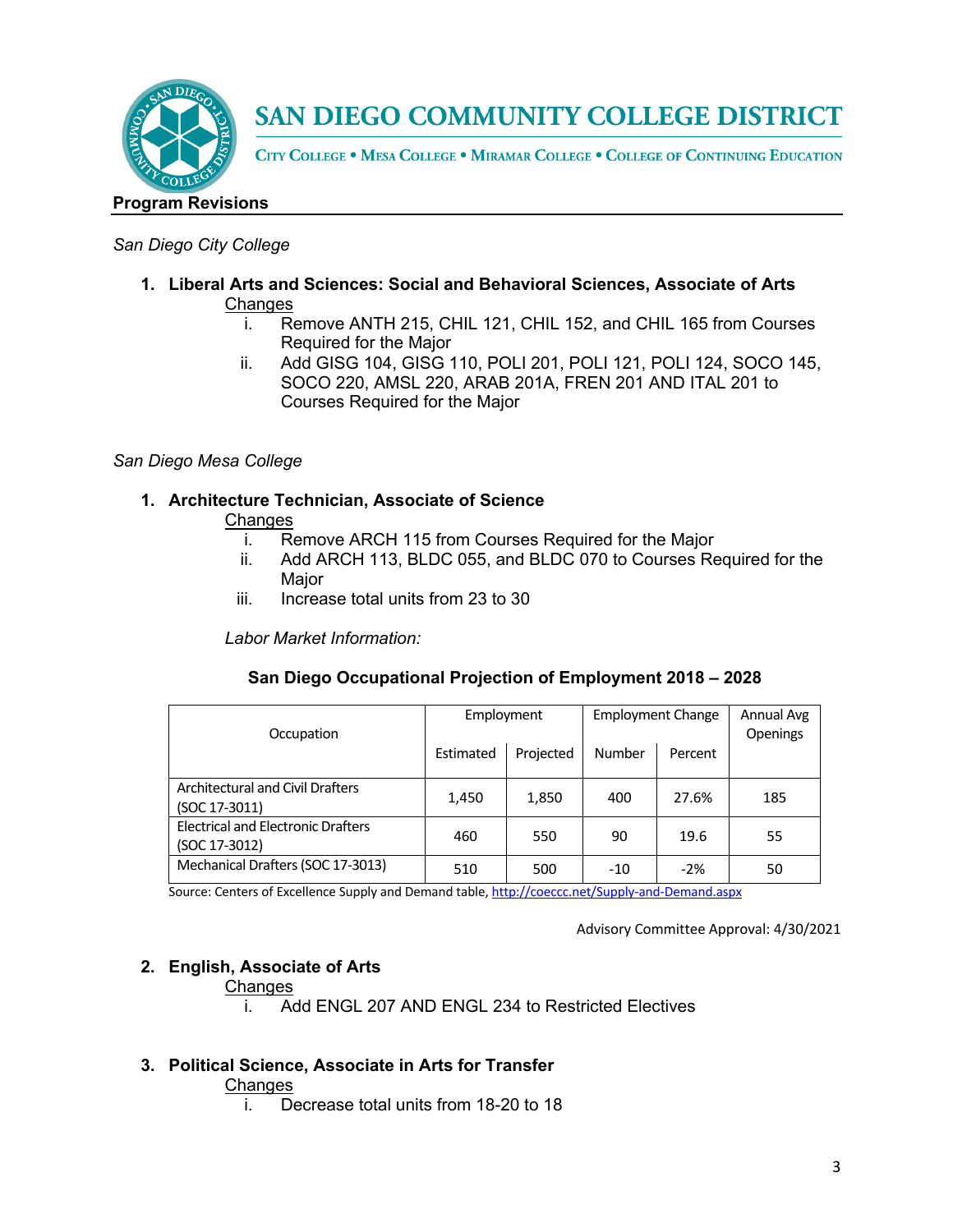

CITY COLLEGE . MESA COLLEGE . MIRAMAR COLLEGE . COLLEGE OF CONTINUING EDUCATION

*San Diego Miramar College*

**1. Craft Skills, Associate of Arts** 

Changes<br>i. Re

**EXECUTE:** Remove ARTF 220A from Restricted Electives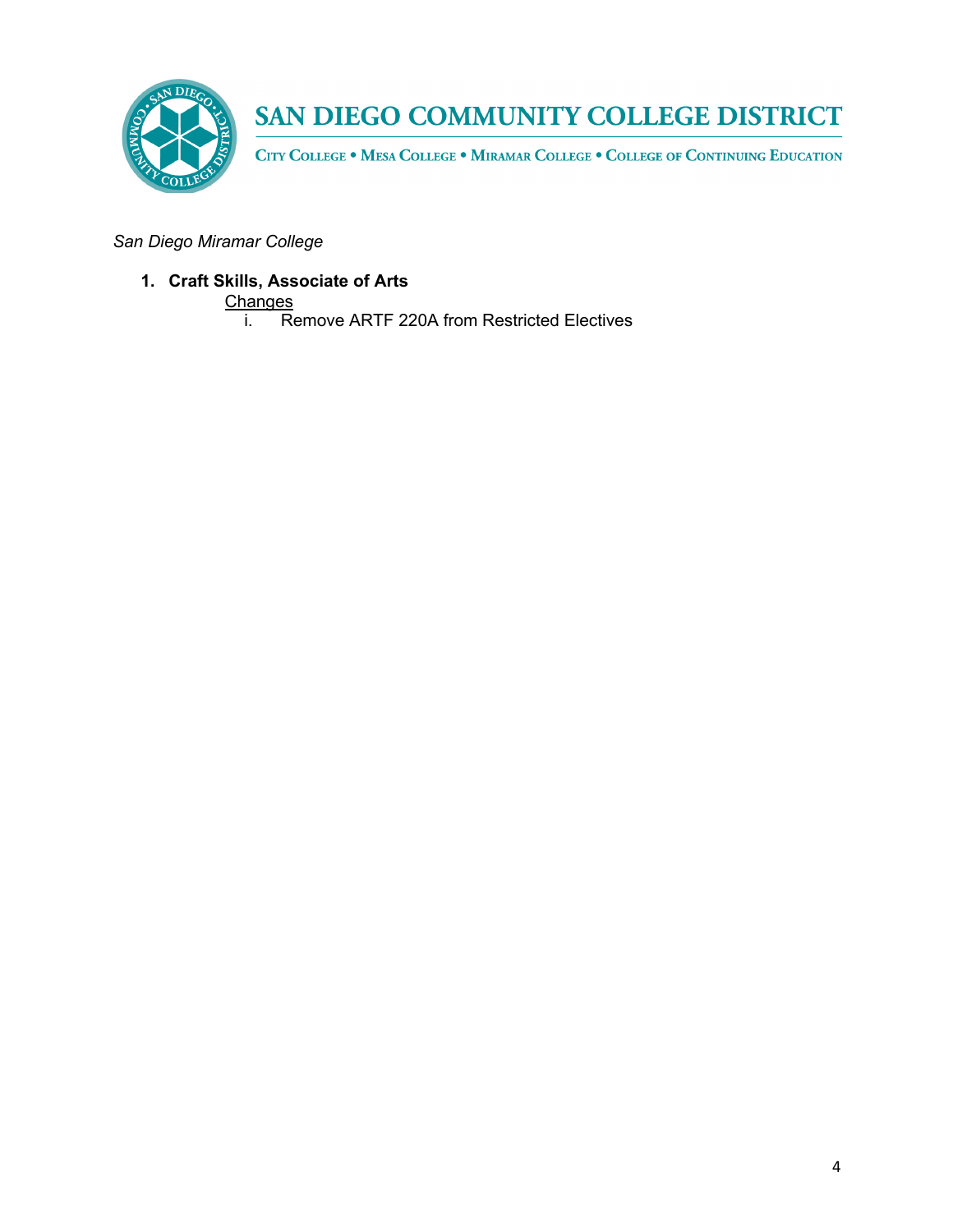

CITY COLLEGE . MESA COLLEGE . MIRAMAR COLLEGE . COLLEGE OF CONTINUING EDUCATION

| <b>New Courses</b>                              | Units      |
|-------------------------------------------------|------------|
| San Diego College of Continuing Education       |            |
| $HMON$ 503 $-3$ -5 $Yr$ -Old: Emergent Literacy | $72$ Houre |

HMDV 593—3-5 Yr-Old: Emergent Literacy **1988** The Second Literacy **72 Hours** HMDV 594-3-5 Yr-Old: STEAM Education 72 Hours